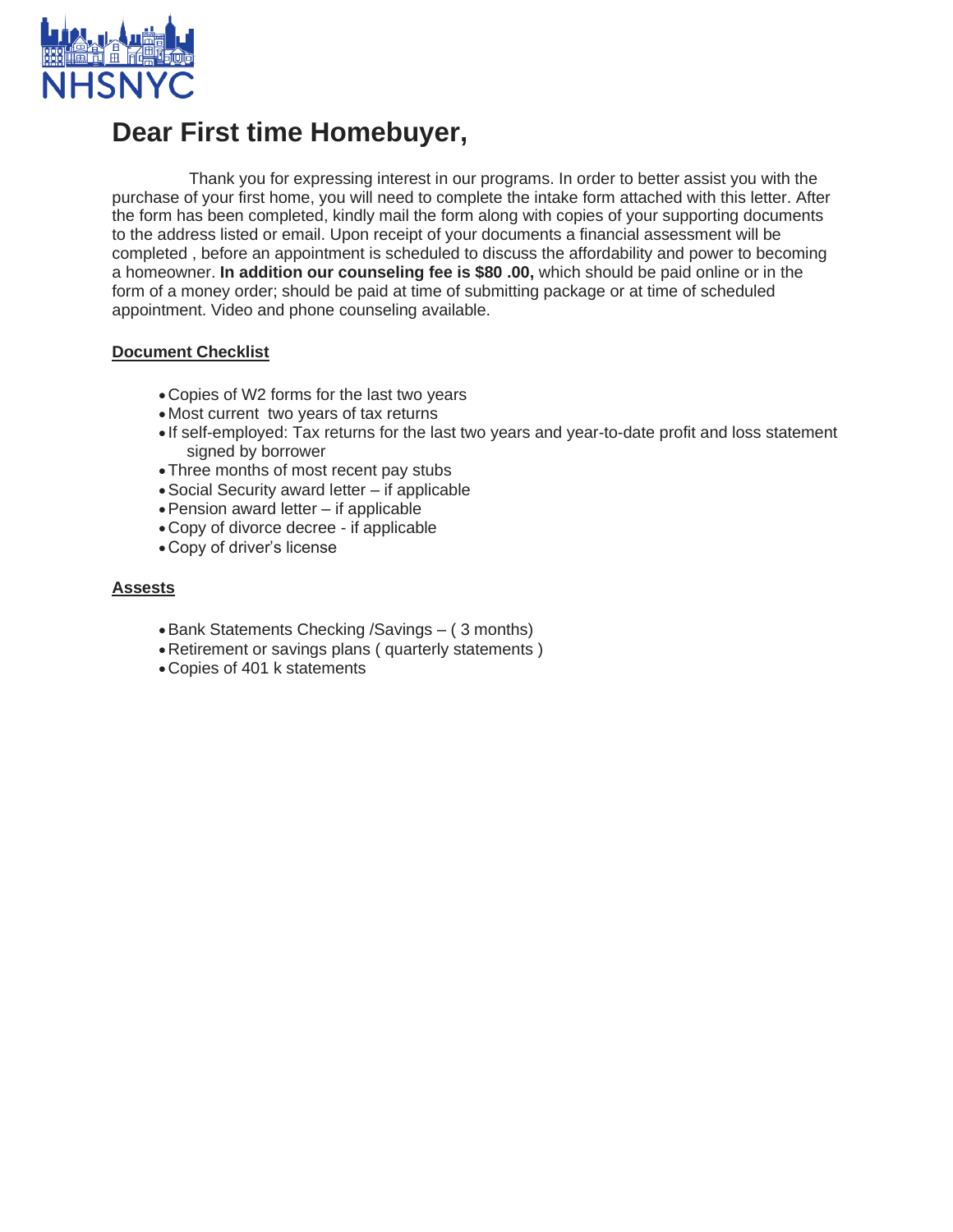

**Neighborhood Housing Services of New York City, Inc. Home Purchase Intake Form**



| <b>LOCATION INFORMATION</b>                                                                                                                              |                                                         |                                                                                     |  |  |  |  |
|----------------------------------------------------------------------------------------------------------------------------------------------------------|---------------------------------------------------------|-------------------------------------------------------------------------------------|--|--|--|--|
| <b>NHS Location:</b><br>□Home Ownership Center<br><b>CINHSNYC Harlem Satellite Office</b>                                                                |                                                         | □NHSNYC at TWU Counseling Center<br>□NHSNYC South Bronx Satellite Office            |  |  |  |  |
| <b>CLIENT INFORMATION</b>                                                                                                                                |                                                         |                                                                                     |  |  |  |  |
| 1. First Name:<br>2. Last Name:<br><u> 1980 - Johann Barn, mars eta bainar e</u>                                                                         |                                                         |                                                                                     |  |  |  |  |
| 3. Street Address:                                                                                                                                       |                                                         | <u> 1989 - Johann Stein, mars an deus Amerikaansk kommunister (</u>                 |  |  |  |  |
| 4. City:                                                                                                                                                 | <u> 1980 - John Barnett, fransk politiker (d. 1980)</u> | 5. Zip Code:                                                                        |  |  |  |  |
| 6. Current Housing Arrangement (choose one):                                                                                                             |                                                         | □Homeowner w/mortgage<br>□Homeowner w/out mortgage<br>$\Box$ Renter<br>$\Box$ Other |  |  |  |  |
| 7. Home Phone:                                                                                                                                           |                                                         | 8. Work Phone:                                                                      |  |  |  |  |
| 9. Mobile Phone:                                                                                                                                         |                                                         | <b>10. Email:</b>                                                                   |  |  |  |  |
| 11. Gender:                                                                                                                                              | $\square$ Male<br>$\Box$ Female                         | 12. Head of Household:<br>$\square$ Yes<br>$\square$ No                             |  |  |  |  |
| 13. Ethnicity:                                                                                                                                           | $\Box$ Hispanic<br>14. Race:<br>□Non Hispanic           | □Black/African American □White/Caucasian □Native American                           |  |  |  |  |
| 15. Birth Date (mm/dd/yyyy):                                                                                                                             |                                                         | 16. Age:<br><u> 1989 - Johann Barbara, martin a</u>                                 |  |  |  |  |
| 17. Highest Level of Education Attained (choose one):<br>$\Box$ College<br>$\square$ Vocational<br>□High School/GED<br>□Primary School<br>$\square$ None |                                                         |                                                                                     |  |  |  |  |
| $\square$ Separated<br>18. Marital Status (choose one):<br>$\Box$ Married<br>$\square$ Single<br>□Widowed                                                |                                                         |                                                                                     |  |  |  |  |
| 19. Number of People in Household:<br>20. Number of Children in Household (Age 17 and Under):                                                            |                                                         |                                                                                     |  |  |  |  |
| 21. Household Annual Income:<br>\$                                                                                                                       |                                                         | 22. Social Security #:                                                              |  |  |  |  |
| 23. Are you Foreign Born?                                                                                                                                | $\Box$ Yes<br>$\square$ No                              | 24. Are you a proficient English speaker?<br>$\square$ No<br>$\Box$ Yes             |  |  |  |  |
| 25. Are you Active Military?                                                                                                                             | $\Box$ Yes<br>$\square$ No                              | $\square$ No<br>26. Are you a Veteran?<br>$\Box$ Yes                                |  |  |  |  |
| 27. Who referred you to NHS?                                                                                                                             |                                                         |                                                                                     |  |  |  |  |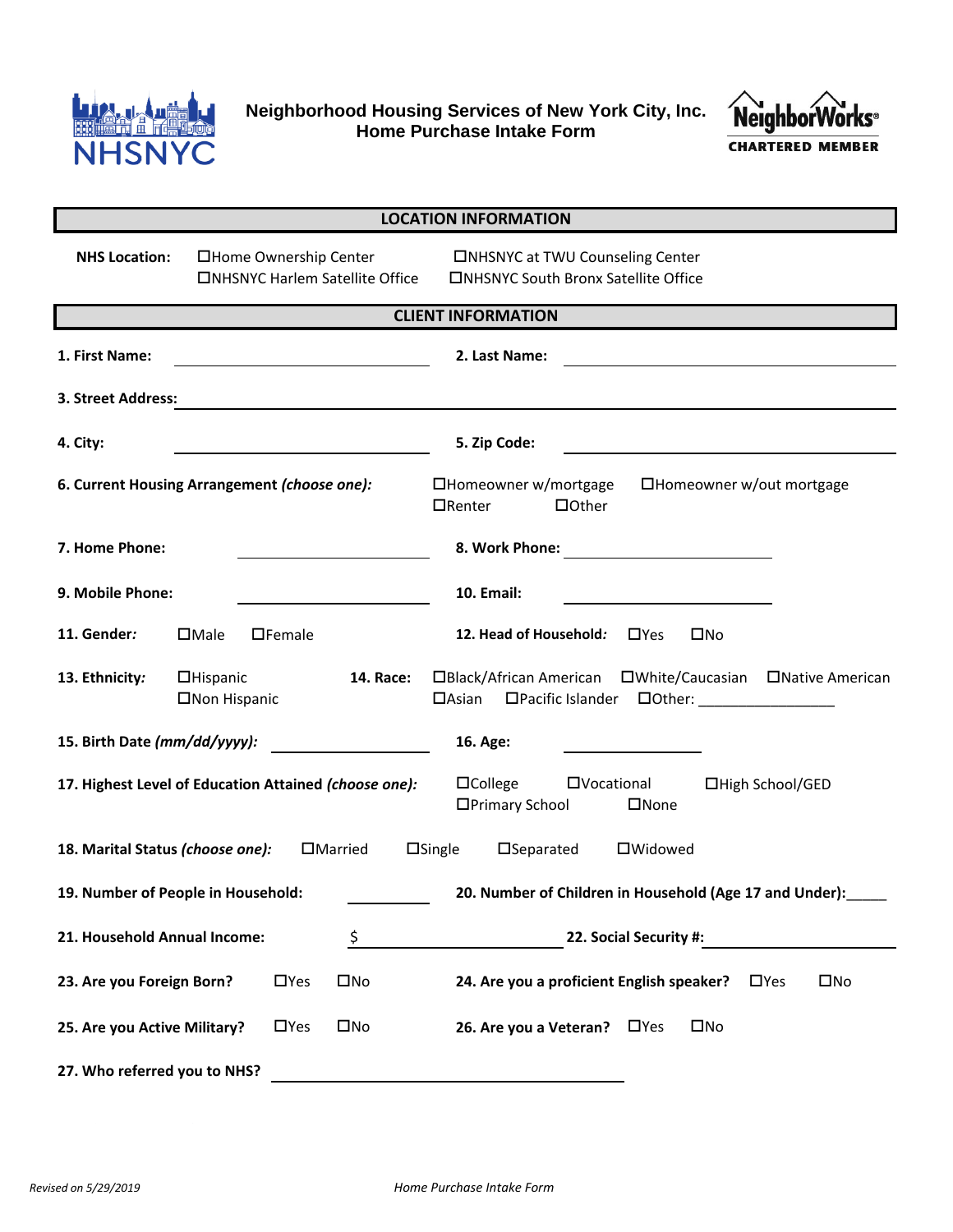|                                                                                                                                                        |                | Neighborhood Housing Services of New York City, Inc.<br><b>Neighbort</b><br>307 West 36th Street, 12th Floor . NY, NY 10018<br>Tel: 212-519-2500 · Fax: 212-727-8171<br><b>CHARTERED MEMBER</b> |  |  |  |  |  |
|--------------------------------------------------------------------------------------------------------------------------------------------------------|----------------|-------------------------------------------------------------------------------------------------------------------------------------------------------------------------------------------------|--|--|--|--|--|
| <b>HOME PURCHASE (continued)</b>                                                                                                                       |                |                                                                                                                                                                                                 |  |  |  |  |  |
| 1st Time Home Buyer (choose one):                                                                                                                      | $\Box$ Yes     | $\square$ No                                                                                                                                                                                    |  |  |  |  |  |
| Housing Choice Voucher (choose one):                                                                                                                   | $\Box$ Yes     | $\square$ No                                                                                                                                                                                    |  |  |  |  |  |
| <b>APPLICANT EMPLOYMENT</b>                                                                                                                            |                |                                                                                                                                                                                                 |  |  |  |  |  |
| <b>Primary Employer:</b>                                                                                                                               |                |                                                                                                                                                                                                 |  |  |  |  |  |
| <b>Start Date:</b>                                                                                                                                     |                | End Date (if applicable):                                                                                                                                                                       |  |  |  |  |  |
| Title:                                                                                                                                                 |                |                                                                                                                                                                                                 |  |  |  |  |  |
| <b>Business Type:</b>                                                                                                                                  |                | $\Box$ Yes<br>$\square$ No<br>Self Employed:                                                                                                                                                    |  |  |  |  |  |
| $\sharp$ and $\sharp$<br><b>Monthly Gross Income:</b>                                                                                                  |                | <b>Monthly Net Income:</b><br>\$                                                                                                                                                                |  |  |  |  |  |
| <b>CO-APPLICANT INFORMATION</b>                                                                                                                        |                |                                                                                                                                                                                                 |  |  |  |  |  |
| 1. First Name:<br><u> 1989 - Johann Barbara, martxa a</u>                                                                                              |                | 2. Last Name:                                                                                                                                                                                   |  |  |  |  |  |
| 3. Street Address:                                                                                                                                     |                |                                                                                                                                                                                                 |  |  |  |  |  |
| 4. City:                                                                                                                                               |                | 5. Zip Code:                                                                                                                                                                                    |  |  |  |  |  |
| 6. Current Housing Arrangement (choose one):<br>□Homeowner w/mortgage<br>$\Box$ Homeowner w/out mortgage<br>$\Box$ Renter<br>$\Box$ Other              |                |                                                                                                                                                                                                 |  |  |  |  |  |
| 7. Home Phone:                                                                                                                                         |                | 8. Work Phone:                                                                                                                                                                                  |  |  |  |  |  |
| 9. Mobile Phone:                                                                                                                                       |                | <b>10. Email:</b>                                                                                                                                                                               |  |  |  |  |  |
| 11. Gender:<br>$\Box$ Male<br>$\Box$ Female                                                                                                            |                | 12. Head of Household:<br>$\Box$ Yes<br>$\square$ No                                                                                                                                            |  |  |  |  |  |
| 13. Ethnicity:<br>$\Box$ Hispanic<br>□Non Hispanic                                                                                                     | 14. Race:      | □Black/African American □White/Caucasian □Native American<br>$\Box$ Asian<br>□Pacific Islander □Other: ________________                                                                         |  |  |  |  |  |
| 15. Birth Date (mm/dd/yyyy):                                                                                                                           |                | 16. Age:                                                                                                                                                                                        |  |  |  |  |  |
| $\Box$ College<br><b>OVocational</b><br>17. Highest Level of Education Attained (choose one):<br>□High School/GED<br>□Primary School<br>$\square$ None |                |                                                                                                                                                                                                 |  |  |  |  |  |
| 18. Marital Status (choose one):                                                                                                                       | $\Box$ Married | $\square$ Single<br>$\square$ Separated<br>□Widowed                                                                                                                                             |  |  |  |  |  |
| 19. Number of People in Household:<br>20. Number of Children in Household (Age 17 and Under):                                                          |                |                                                                                                                                                                                                 |  |  |  |  |  |
| 21. Household Annual Income:                                                                                                                           | \$             | 22. Social Security #:                                                                                                                                                                          |  |  |  |  |  |
| 23. Are you Foreign Born?<br>$\Box$ Yes                                                                                                                | $\square$ No   | 24. Are you a proficient English speaker?<br>$\square$ No<br>$\Box$ Yes                                                                                                                         |  |  |  |  |  |
| 25. Are you Active Military?<br>$\Box$ Yes                                                                                                             | $\square$ No   | 26. Are you a Veteran? □ Yes<br>$\square$ No                                                                                                                                                    |  |  |  |  |  |
| 27. Relationship to Applicant:                                                                                                                         | □Father/Mother | □Brother/Sister<br>□Boyfriend/Girlfriend<br>□Son/Daughter<br>□Husband/Wife<br>$\Box$ Other: $\_\_\_\_\_\_\_\_\_\_$                                                                              |  |  |  |  |  |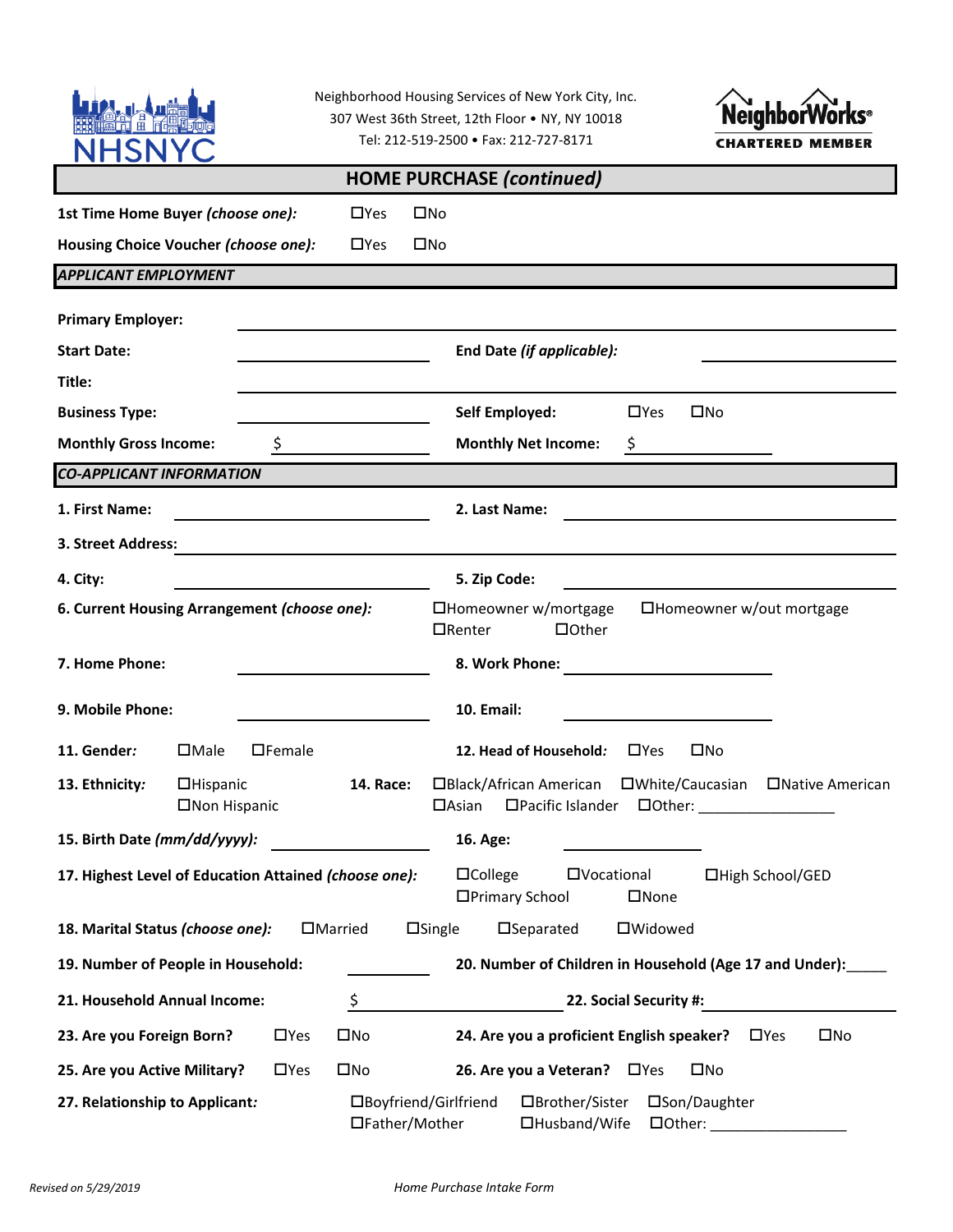

Neighborhood Housing Services of New York City, Inc. 307 West 36th Street, 12th Floor • NY, NY 10018 Tel: 212-519-2500 • Fax: 212-727-8171



## **HOME PURCHASE** *(continued)*

| <b>Primary Employer:</b>     |    |                               |                            |  |  |  |
|------------------------------|----|-------------------------------|----------------------------|--|--|--|
| <b>Start Date:</b>           |    | End Date (if applicable):     |                            |  |  |  |
| Title:                       |    |                               |                            |  |  |  |
| <b>Business Type:</b>        |    | <b>Self Employed:</b>         | $\Box$ Yes<br>$\square$ No |  |  |  |
| <b>Monthly Gross Income:</b> | \$ | <b>Monthly Net Income:</b>    | \$                         |  |  |  |
| <b>APPLICANT BUDGET</b>      |    |                               |                            |  |  |  |
| <b>INCOME</b>                | \$ | <b>FIXED EXPENSES</b>         | \$                         |  |  |  |
| Employment                   |    | Auto                          |                            |  |  |  |
| Overtime                     |    | Child Support/Alimony         |                            |  |  |  |
| Interest                     |    | <b>Credit Card Payments</b>   |                            |  |  |  |
| Net Rental Income            |    | <b>Credit Collections</b>     |                            |  |  |  |
| Other Income                 |    | Education                     |                            |  |  |  |
| Alimony                      |    | <b>Housing Payment</b>        |                            |  |  |  |
| <b>AFDC</b>                  |    | <b>Installment Loans</b>      |                            |  |  |  |
| <b>Bonuses</b>               |    | Insurance                     |                            |  |  |  |
| Child Support                |    | Medical                       |                            |  |  |  |
| Commissions                  |    | Savings                       |                            |  |  |  |
| Disability/SSI               |    | Tax                           |                            |  |  |  |
| <b>Foster Care</b>           |    | Utilities                     |                            |  |  |  |
| Military                     |    | <b>DISCRETIONARY EXPENSES</b> |                            |  |  |  |
| Part Time                    |    | Charity                       |                            |  |  |  |
| Retirement                   |    | Dining                        |                            |  |  |  |
| SSI                          |    | Entertainment                 |                            |  |  |  |
| Unemployment                 |    | <b>Food and Groceries</b>     |                            |  |  |  |
| Welfare                      |    | Gifts                         |                            |  |  |  |
| Witholding                   |    | Household                     |                            |  |  |  |
| Other                        |    | Misc                          |                            |  |  |  |
| Other                        |    | Pet Expense                   |                            |  |  |  |
| Other                        |    | Transportation                |                            |  |  |  |
|                              |    | Clothing                      |                            |  |  |  |
| <b>NET INCOME</b>            |    | <b>TOTAL EXPENSES</b>         |                            |  |  |  |
|                              | \$ |                               | \$                         |  |  |  |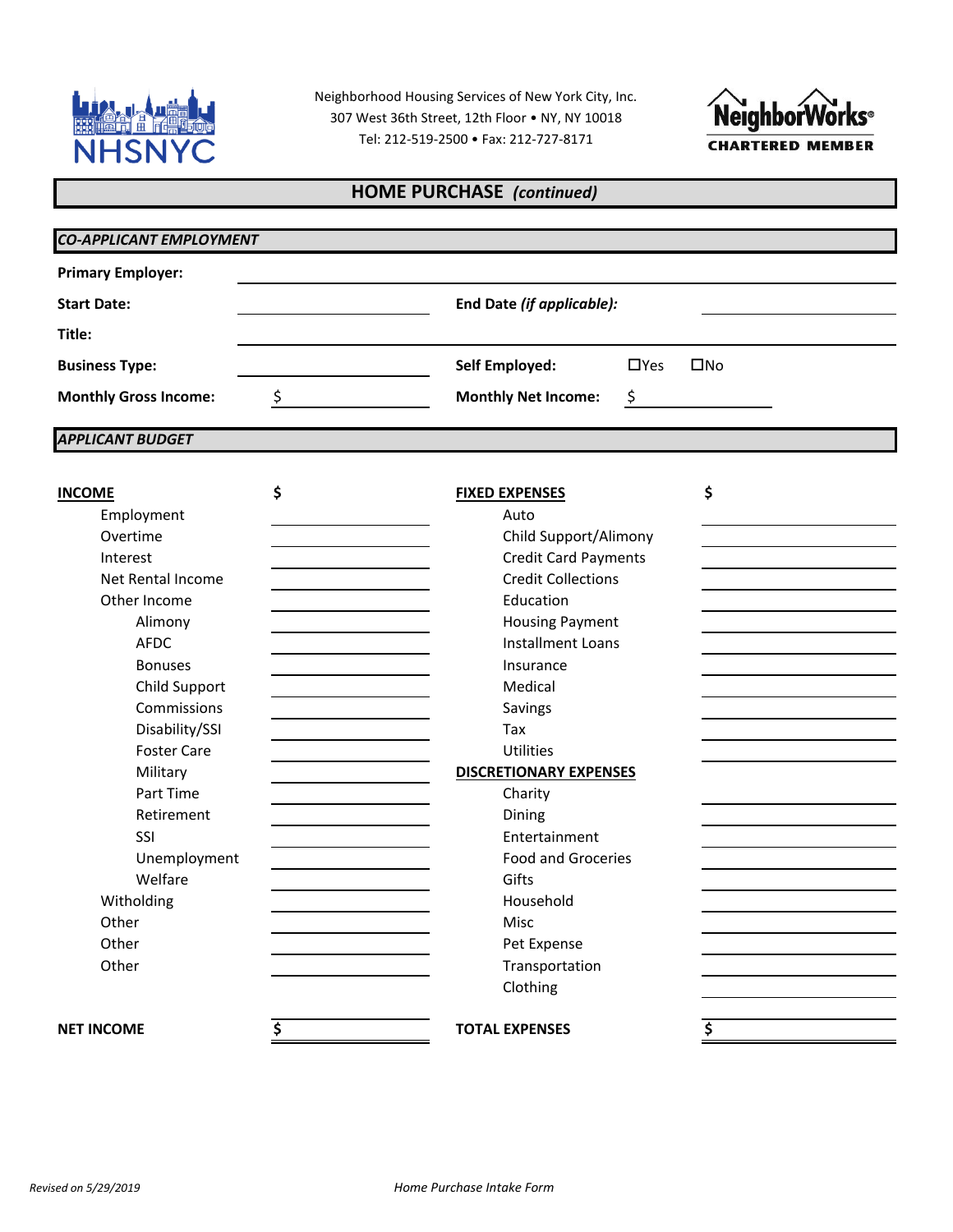

Neighborhood Housing Services of New York City, Inc. Tel: 212-519-2500 Fax: 212-727-8171 307 West 36th Street, 12th Floor NY, NY 10018



## **HOME PURCHASE** *(continued)*

| <b>Street Address:</b>            |                                       |    |                          |                   |            |              |
|-----------------------------------|---------------------------------------|----|--------------------------|-------------------|------------|--------------|
| City:                             | Zip Code:                             |    |                          |                   |            |              |
| Land Ownership type (choose one): | $\Box$ Condominium                    |    | $\Box$ Co-op             | $\Box$ Fee Simple |            |              |
| # of Units:                       |                                       |    | <b>Energy Star Home:</b> |                   | $\Box$ Yes | $\square$ No |
|                                   | <b>Purchase Price:</b>                | \$ |                          |                   |            |              |
|                                   | <b>Closing Costs:</b>                 | \$ |                          |                   |            |              |
|                                   | <b>Other Costs:</b>                   | \$ |                          |                   |            |              |
|                                   | <b>Total Cash and Loans Required:</b> | \$ |                          |                   |            |              |

## I authorize Neighborhood Housing Services of New York City to: (a) pull my/our credit report to review my/our credit file for housing counseling in connection with my pursuit on a loan to purchase real property; (b) pull my/our credit report and review my/our credit file for informational inquiry purposes; and (c) obtain a copy of the Final closing disclosure, 1003, Appraisal, and Real Estate Note(s) when I purchase a home from the lender who made me/us a loan and/or the title company that closed the loan.

 I/We understand that any intentional or negligent representation(s) of the information contained on this form may result in civil liability and or/criminal liability under the provisions of Title 18, United States Code, Section 1001.